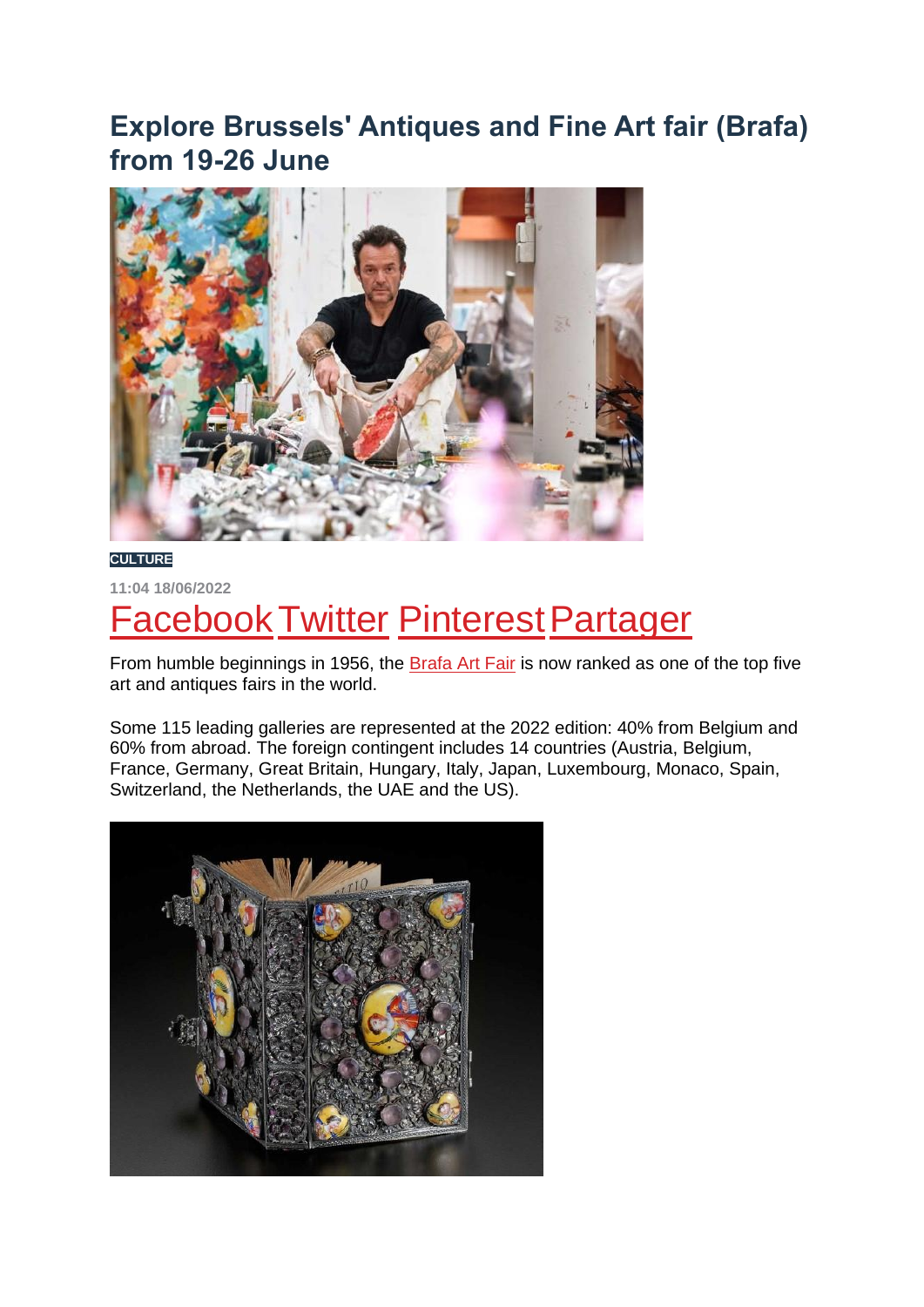Together, they present works in 20 specialties covering a range of periods and genres, from classical archaeology, pre-Colombian and Asian art and furniture to contemporary art and design, sculpture, ceramics, textiles, books and photography. Visitors will be treated to around 15,000 art works and objects on display (*Arschot, a Parisian 17thcentury bookbinding pictured*).

For this 67th edition, the fair has moved to 15,000 m² quarters at Brussels Expo. Brafa's exhibitor selection process is rigorous, with all objects verified by an international committee of over 100 experts.

The fair is also reputed for its convivial atmosphere, eclecticism and elegance, says secretary general Christian Vrouyr.

"One of the things that is mostly said when it's compared to more stiff upper lip fairs is that Brafa has a conviviality that you hardly find in other fairs. It impresses the exhibitors who come from abroad. They feel immediately at home and welcomed."



For visitors looking to learn more about the artworks and objects on display, the Brafa Art Tours and Brafa Art Talks are an opportunity to deepen their knowledge and appreciation (painting by *De Jonckheere Gallery pictured*).

Annually, close to 70,000 visitors flock to the aisles of the fair: art lovers, collectors, directors of major museums, patrons of Belgian and foreign museums, members of cultural and economic circles, as well as the general public.